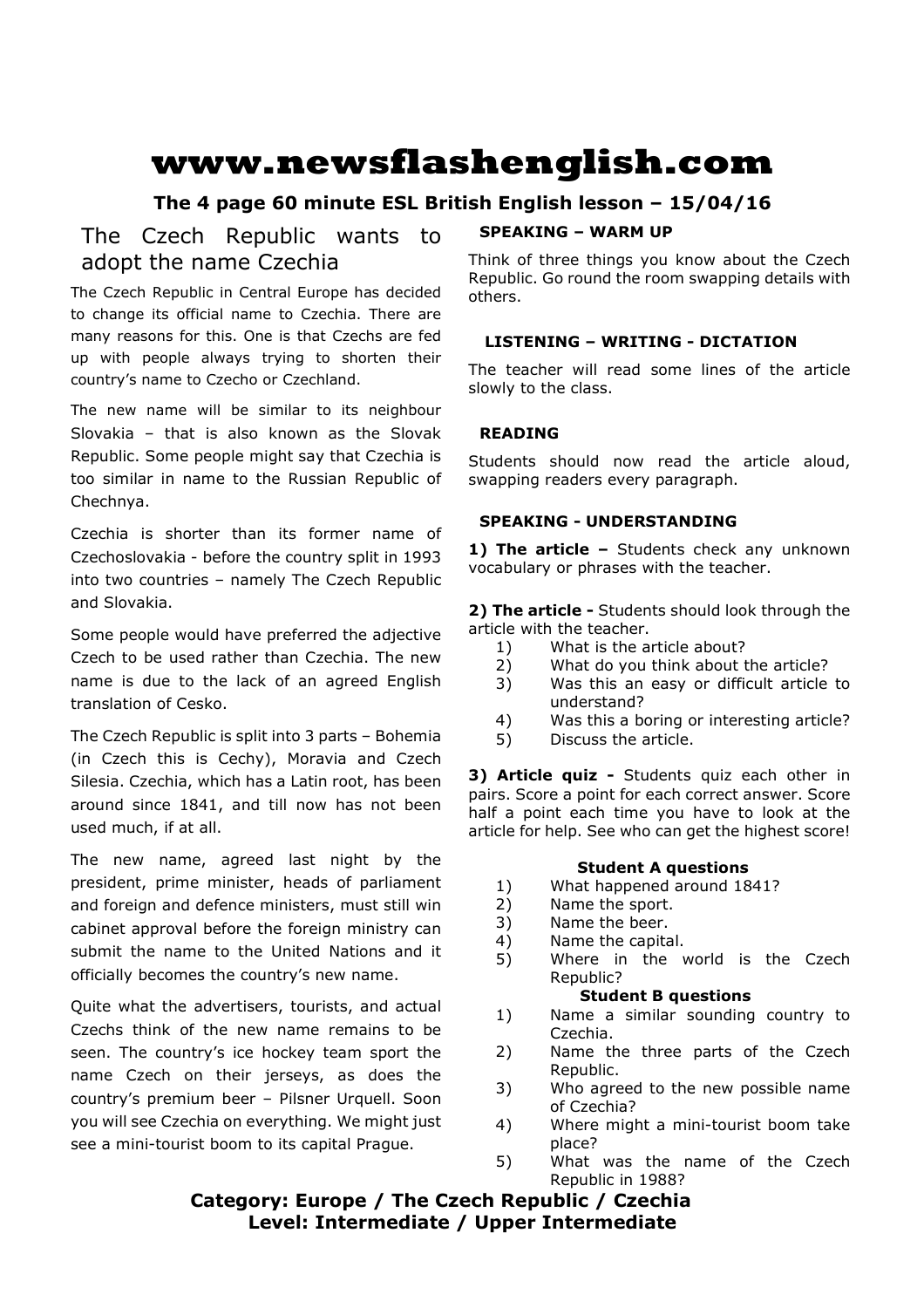The Czech Republic wants to adopt the name Czechia *– 15th April 2016*

#### **WRITING / SPEAKING**

*In pairs.* On the board write as many words about the **'Czechia***'***.** *One-two minutes.* Compare with other teams. Using your words compile a short dialogue together.

#### **WRITING / SPEAKING**

*In pairs* - think of three advantages and three disadvantages of changing the name of the Czech Republic to Czechia.

*The teacher will choose some pairs to discuss their findings to the class.* 

### **WRITING / SPEAKING**

*In pairs* - think of three other countries that have a short and longer name. Write them below. Which of these names do you use? Discuss!



*The teacher will choose some pairs to discuss their findings to the class.* 

#### **SPEAKING - DISCUSSION**

*Allow 10 minutes* – As a class.

*The Czech Republic – Czechia* 

*Best cities / attractions / drink / food / industry / festivals / people / film / other*

*The teacher can moderate the session.*

#### **DISCUSSION**

#### **Student A questions**

- 1) What do you think about what you've read?
- 2) Have you visited the Czech Republic? If yes, when? How did you find it?
- 3) What do you think of Prague?
- 4) What is Prague famous for?
- 5) What language do they speak in the Czech Republic?
- 6) Who is the president of the Czech Republic?
- 7) Why is Prague popular for tourists?
- 8) What are the three most famous exports you know of from the Czech Republic?
- 9) How good is the Czech hockey team and its football team?
- 10) Have you learnt anything in today's English lesson?

#### **SPEAKING – ROLEPLAY 1**

*In groups.* One of you is the interviewer. The others are one of the following people. You are in the *Discussion FM* radio studio in London. Today's interview is about: *The Czech Republic wants to adopt the name Czechia.*

- 1) A famous Czech.
- 2) A Czech.
- 3) A tourist.
- 4) A journalist.

*The teacher will choose some groups to roleplay their interview in front of the class.* 

### **SPEAKING - ROLEPLAY 2**

*In pairs - Student A* is a reporter. *Student B* is a Czech. *Student A* is talking to *Student B* about the new country name. *3 mins.* 

#### **SPEAKING - PRESENTATION**

*Allow 10 minutes* – As a class.

*Prepare a 3-5 minute presentation on* 

*The Czech Republic - Czechia* 

*Google it if necessary!*

*The teacher can moderate the session.*

#### **DISCUSSION**

#### **Student B questions**

- 1) Did the headline make you want to read the article?
- 2) What do you think of the new proposed country name of Czechia?
- 3) What is the main sport in the Czech Republic?
- 4) What are the main industries of the Czech Republic?
- 5) Has your country ever changed its name? If yes, from what to what?
- 6) What will advertisers think of the new Czech name?
- 7) Is the new Czech country name too similar to Chechnya?
- 8) Will you be visiting Czechia this year?
- 9) What is the best Czech beer?
- 10) Did you like this discussion?

2

Find similar lessons at http://www.NewsFlashEnglish.com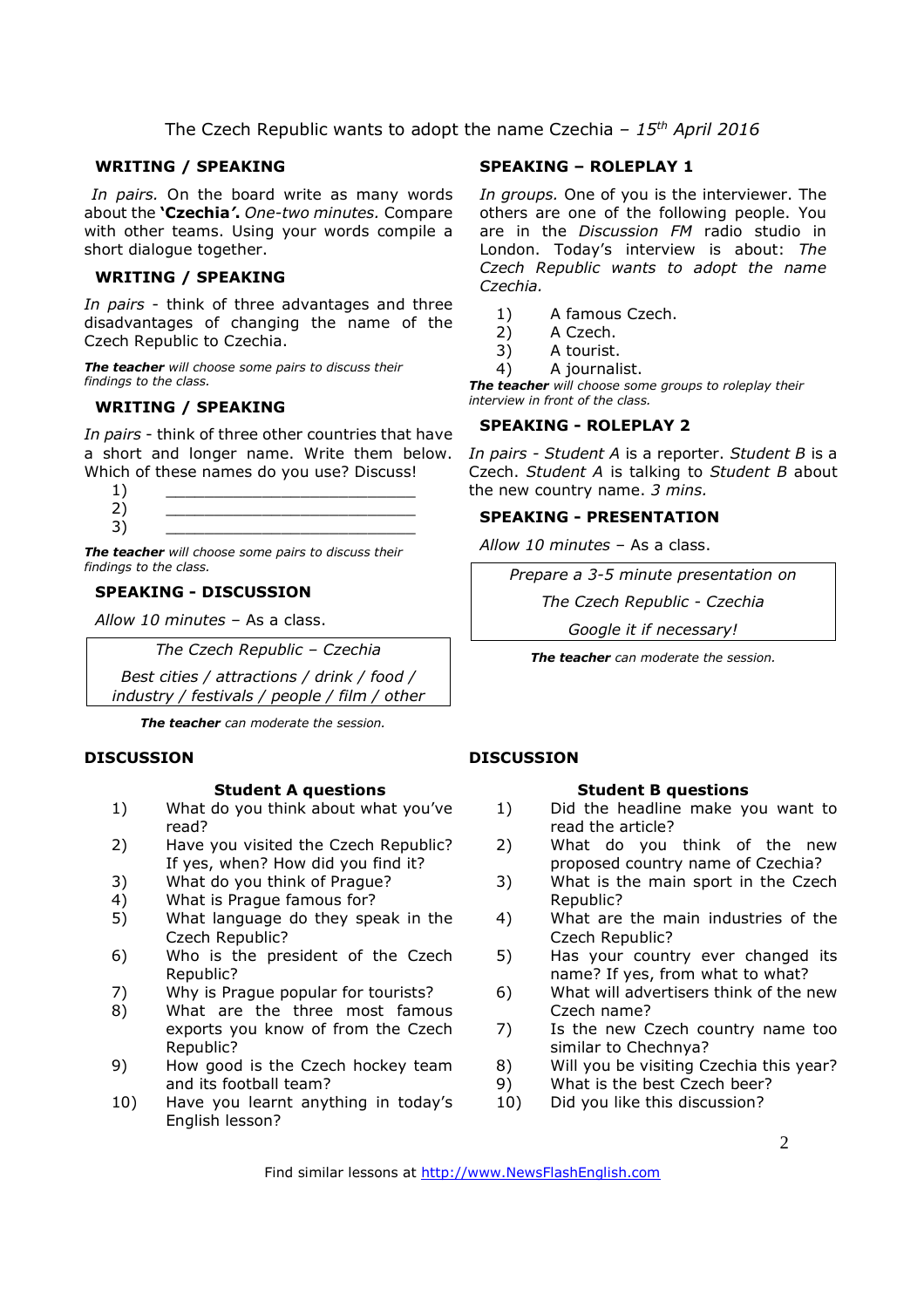#### **The Czech Republic wants to adopt the name Czechia**

The Czech Republic in Central Europe has decided to change its (1) name to Czechia. There are many reasons for this. One is that Czechs are fed up with people always trying to (2) their country's name to Czecho or Czechland.

The new name will be  $(3)$  to its  $(4)$  Slovakia – that is also known as the Slovak Republic. Some people might say that Czechia is too similar in name to the Russian Republic of Chechnya.

Czechia is shorter than its former name of Czechoslovakia - before the country (5)\_\_ in 1993 into two countries  $-$  (6) The Czech Republic and Slovakia. Some people would have preferred the (7)\_\_ Czech to be used rather than Czechia. The new name is due to the lack of an agreed English (8) of Cesko.

### *namely / similar / translation / neighbour / adjective / split / official / shorten*

The Czech Republic is split into 3 parts – Bohemia (in Czech this is Cechy), Moravia and Czech Silesia. Czechia, which has a Latin  $(1)$ , has been around since 1841, and till now has not been used much, if at all.

The new name,  $(2)$  last night by the president, prime minister, heads of parliament and (3) and defence ministers, must still win cabinet approval before the foreign ministry can  $(4)$  the name to the United Nations and it (5)\_\_ becomes the country's new name.

Quite what the (6) , tourists, and actual Czechs think of the new name remains to be seen. The country's ice hockey team sport the name Czech on their jerseys, as does the country's  $(7)$  beer -Pilsner Urquell. Soon you will see Czechia on everything. We might just see a mini-tourist (8)\_\_ to its capital Prague.

#### *boom / root / officially / agreed / advertisers / foreign / premium / submit*

## **GAP FILL: READING GAP FILL: GRAMMAR**

#### **The Czech Republic wants to adopt the name Czechia**

The Czech Republic in Central Europe has decided to change its official name to Czechia. There are (1)\_\_ reasons for this. One is that Czechs are fed up (2)\_\_ people always trying to shorten their county's name to Czecho or Czechland.

The new name will be similar to its neighbour Slovakia –  $(3)$  is also known as the Slovak Republic. (4)\_\_ people might say that Czechia is too similar in name to the Russian Republic of Chechnya.

Czechia is shorter (5) its former name of Czechoslovakia - before the country split in 1993 (6)\_\_ two countries – namely The Czech Republic and Slovakia. Some people (7) have preferred the adjective Czech to be used (8)\_\_ than Czechia. The new name is due to the lack of an agreed English translation of Cesko.

#### *than / rather / that / some / would / into / many / with*

The Czech Republic is split into 3 parts – Bohemia (in Czech this is Cechy), Moravia and Czech Silesia. Czechia, which has (1)\_\_ Latin root, has been around since 1841, and till now has not been used much,  $(2)$  at all.

The new name, agreed last night by the president, prime minister, heads of parliament and foreign and defence ministers, must still win cabinet approval before the foreign ministry (3) submit the name to the United Nations and it officially becomes the country's new name.

Quite what the advertisers, tourists, and actual Czechs think of the new name remains to be seen. The country's ice hockey team sport the name Czech on their jerseys, (6) does the country's premium beer - Pilsner Urquell. Soon (7)\_\_ will see Czechia on everything. (8) might just see a mini-tourist boom to its capital Prague.

#### *its / you / who / can / we / a / if / as*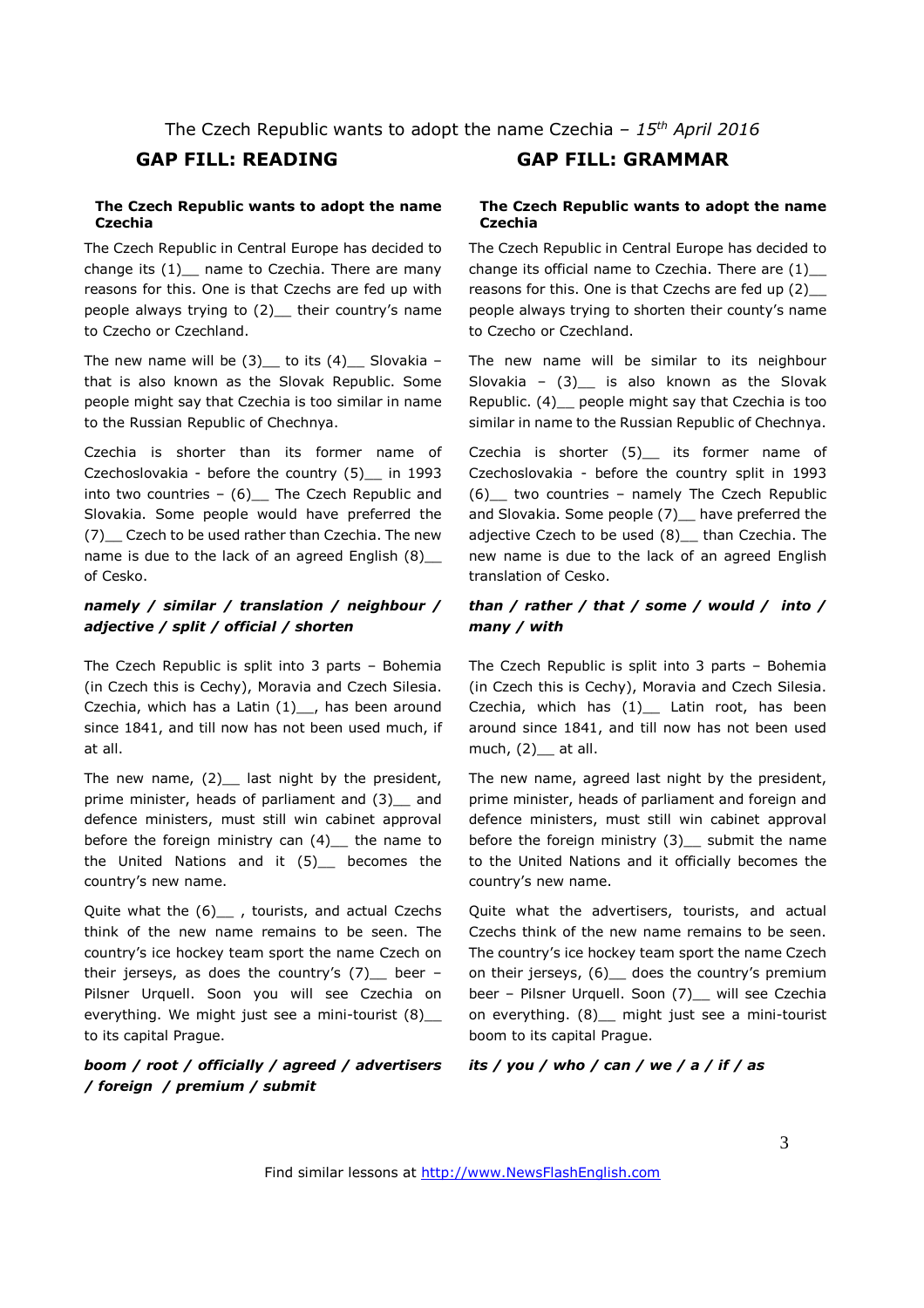#### The Czech Republic wants to adopt the name Czechia *– 15 th April 2016*



#### **The Czech Republic wants to adopt the name Czechia**

The Czech Republic in Central Europe has decided to change its official name to Czechia. There are many reasons for this. One is that Czechs are fed up with people always trying to shorten their country's name to Czecho or Czechland.

The new name will be similar to its neighbour Slovakia – that is also known as the Slovak Republic. Some people might say that Czechia is too similar in name to the Russian Republic of Chechnya. Czechia is shorter than its former name of Czechoslovakia - before the country split in 1993 into two countries – namely The Czech Republic and Slovakia.

Some people would have preferred the adjective Czech to be used rather than Czechia. The new name is due to the lack of an agreed English translation of Cesko.

The Czech Republic is split into 3 parts – Bohemia (in Czech this is Cechy), Moravia and Czech Silesia. Czechia, which has a Latin root, has been around since 1841, and till now has not been used much, if at all.

The new name, agreed last night by the president, prime minister, heads of parliament and foreign and defence ministers, must still win cabinet approval before the foreign ministry can submit the name to the United Nations and it officially becomes the country's new name.

Quite what the advertisers, tourists, and actual Czechs think of the new name remains to be seen. The country's ice hockey team sport the name Czech on their jerseys, as does the country's premium beer – Pilsner Urquell. Soon you will see Czechia on everything. We might just see a mini-tourist boom to its capital Prague.

#### **www.newsflashenglish.com**

**Copyright D. J. Robinson 2016 (V3)**

#### **WRITING / SPEAKING**

**1) On the board -** *In pairs/As a class,* list 20 things you know about: Prague. *One-two minutes. Talk about each of them*.

**2) Sentence starters -** Finish these sentence starters. Correct your mistakes. Compare what other people have written.

- 1) Czechia \_\_\_\_\_\_\_\_\_\_\_\_\_\_\_\_\_\_\_\_\_\_\_\_\_\_\_\_\_
- 2) The Czech Republic
- 3) Prague \_\_\_\_\_\_\_\_\_\_\_\_\_\_\_\_\_\_\_\_\_\_\_\_\_\_\_\_\_\_

**3)** Write down 50 words about: **The Czech Republic wants to adopt the name Czechia.** Your words can be read out in class.

**4) Homework -** Write and send a 200 word email to your teacher about: **The Czech Republic wants to adopt the name Czechia.** Your email can be read out in class.

#### **SPELLING**

 $1)$  $2)$  $3)$ 4) 5) might 6)  $7)$ 

9)

The teacher will ask the class individually to spell the following words that are in the article. Afterwards check your answers.

| ratings:       |  |
|----------------|--|
| Pass = 12      |  |
| Good = 15      |  |
| Very good = 18 |  |

Use the following

**SPELLING**

# **Excellent = 20**

| 1)  | Czechia    | 11) | Prague      |
|-----|------------|-----|-------------|
| 2)  | than       | 12) | quite       |
| 3)  | adjective  | 13) | advertisers |
| 4)  | Slovakia   | 14) | mention     |
| 5)  | might      | 15) | remains     |
| 6)  | agreed     | 16) | people      |
| 7)  | tourists   | 17) | jerseys     |
| 8)  | parliament | 18) | premium     |
| 9)  | foreign    | 19) | official    |
| 10) | defence    | 20) | similar     |